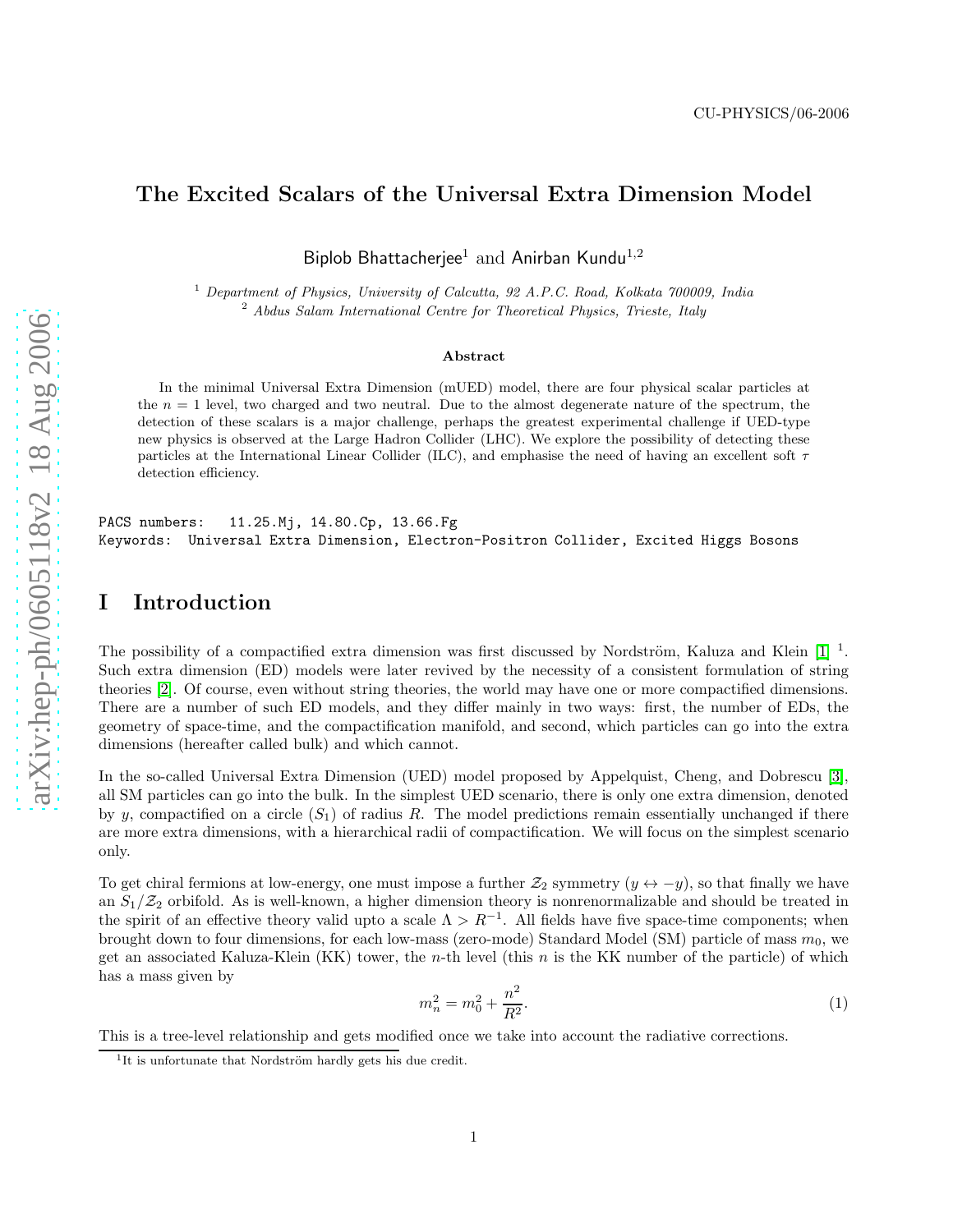Another important feature of the UED scenario is the conservation of the KK number. This is simply a reflection of the fact that all particles can go into the fifth dimension and so the momentum along the fifth dimension must be conserved. Also, this means that the lowest-mass  $n = 1$  particle, which turns out to be the  $n = 1$ photon, is absolutely stable. Such a lightest KK particle (LKP), just like the lightest supersymmetric particle (LSP), is an excellent candidate for dark matter [\[4,](#page-10-3) [5,](#page-10-4) [6,](#page-10-5) [7,](#page-10-6) [8\]](#page-10-7). In fact, existence of such a dark matter candidate is a general property of any theory with such a  $\mathcal{Z}_2$  symmetry. To us, this seems to be the greatest theoretical motivation for UED-type models.

Radiative corrections to the masses of the KK particles have been computed in [\[9,](#page-11-0) [10,](#page-11-1) [11\]](#page-11-2). These papers, in particular [\[10\]](#page-11-1), show that the almost mass-degenerate spectrum for any KK level, resulting from eq. [\(1\)](#page-0-0), splits up due to such correction terms. There are two types of correction, arising from the fact the fifth dimension is inherently different from the four large dimensions (a breaking of the Lorentz invariance). The first one, which results just from the compactification of the extra dimension, is in general small (zero for fermions) and is constant for all  $n$  levels. This we will call the bulk correction, which arises when the loops can sense the compactification (e.g., loops with nonzero winding number around  $y$ ). The second one, which we will call boundary correction, is comparatively large (goes as  $\ln \Lambda^2$  and hence, in principle, can be divergent), and plays the major role in determining the exact spectrum and possible decay modes. The boundary correction terms are related with the interactions present only at the fixed points  $y = 0$  and  $y = \pi R$ . If the interaction is symmetric under the exchange of these fixed points (this is another  $\mathcal{Z}_2$  symmetry, but not the  $\mathcal{Z}_2$  of  $y \leftrightarrow -y$ ), the conservation of KK number breaks down to the conservation of KK parity, defined as  $(-1)^n$ . Thus, LKP is still stable, but one can in principle have KK-number violating vertices in the theory, where the violation is by an even amount. For example, it is possible to produce an  $n = 2$  state from two  $n = 0$  states.

The role of linear colliders in precision study of TeV-scale extra dimension models has been already emphasized in the literature [\[12\]](#page-11-3). The low-energy phenomenology has been discussed in [\[3,](#page-10-2) [13,](#page-11-4) [14,](#page-11-5) [15,](#page-11-6) [16,](#page-11-7) [17,](#page-11-8) [18,](#page-11-9) [19\]](#page-11-10), and the high-energy collider signatures in [\[20,](#page-11-11) [21,](#page-11-12) [22,](#page-11-13) [23,](#page-11-14) [24,](#page-11-15) [25,](#page-11-16) [26,](#page-11-17) [27,](#page-11-18) [28\]](#page-11-19). The limit on  $1/R$  from precision data is about 250-300 GeV, while the limit estimated from dark matter search [\[4\]](#page-10-3) is about a factor of two higher. The loop corrections are quite insensitive to the precise values of the radiative corrections. With the proposed reach of the International Linear Collider (ILC) in mind, we will be interested in the range 300 GeV  $\lt R^{-1}$ 500 GeV.

It was first pointed out in [\[25\]](#page-11-16) that the signals of the UED models may mimic those of R-parity conserving supersymmetry (SUSY), mainly because of the  $\mathcal{Z}_2$  symmetry of both the theories that predicts a missing energy signal once a sparticle or a KK excitation is produced. The decay patterns of excited fermions and sfermions are also similar for a significant part of the SUSY parameter space. One may hope to discriminate these two models by measuring the spin of the excited particles [\[29,](#page-11-20) [30,](#page-11-21) [31\]](#page-11-22), or by producing the  $n = 2$  gauge bosons as s-channel resonances [\[27\]](#page-11-18). The standard verdict is that the excited states are to be first seen at the Large Hadron Collider (LHC), and a precision study is to be done at the ILC.

One important point that has not been addressed is the production and subsequent decay and detection of the  $n = 1$  scalars. This is perhaps the most challenging part of a complete determination of the KK spectrum. There are four such excited scalars at the  $n = 1$  level, two charged and two neutral. Not only they are almost mass degenerate, it appears from a study of the spectrum that their only possible decay channel is to the  $n = 1$  $\tau$  leptons. Ultimately, what we will be left with are 2-4 soft  $\tau$  leptons plus a huge amount of missing energy. These  $\tau s$  may be so soft as to avoid detection. Thus, if we are unlucky, the whole excited scalar sector may be invisible! This is to be compared with the SUSY models, where one is almost certain to detect some of the Higgs bosons if they are produced. A detailed discussion of this follows in Sections 2 and 3.

Even if the soft  $\tau$ 's are visible (and for most of the parameter space they are), the background is still severe. The most important background comes from another UED process, the s-channel production of excited  $\tau$ -lepton pair, which subsequently decays to a pair of  $n = 0$  soft  $\tau$ 's and two LKPs. The signal is indeed a fraction of the background, so we need some luck to detect the signal. There are other backgrounds, but for most of the parameter space they can be brought down by suitable cuts.

The minimal UED model is completely specified by three input parameters:  $1/R$ , inverse of the compactification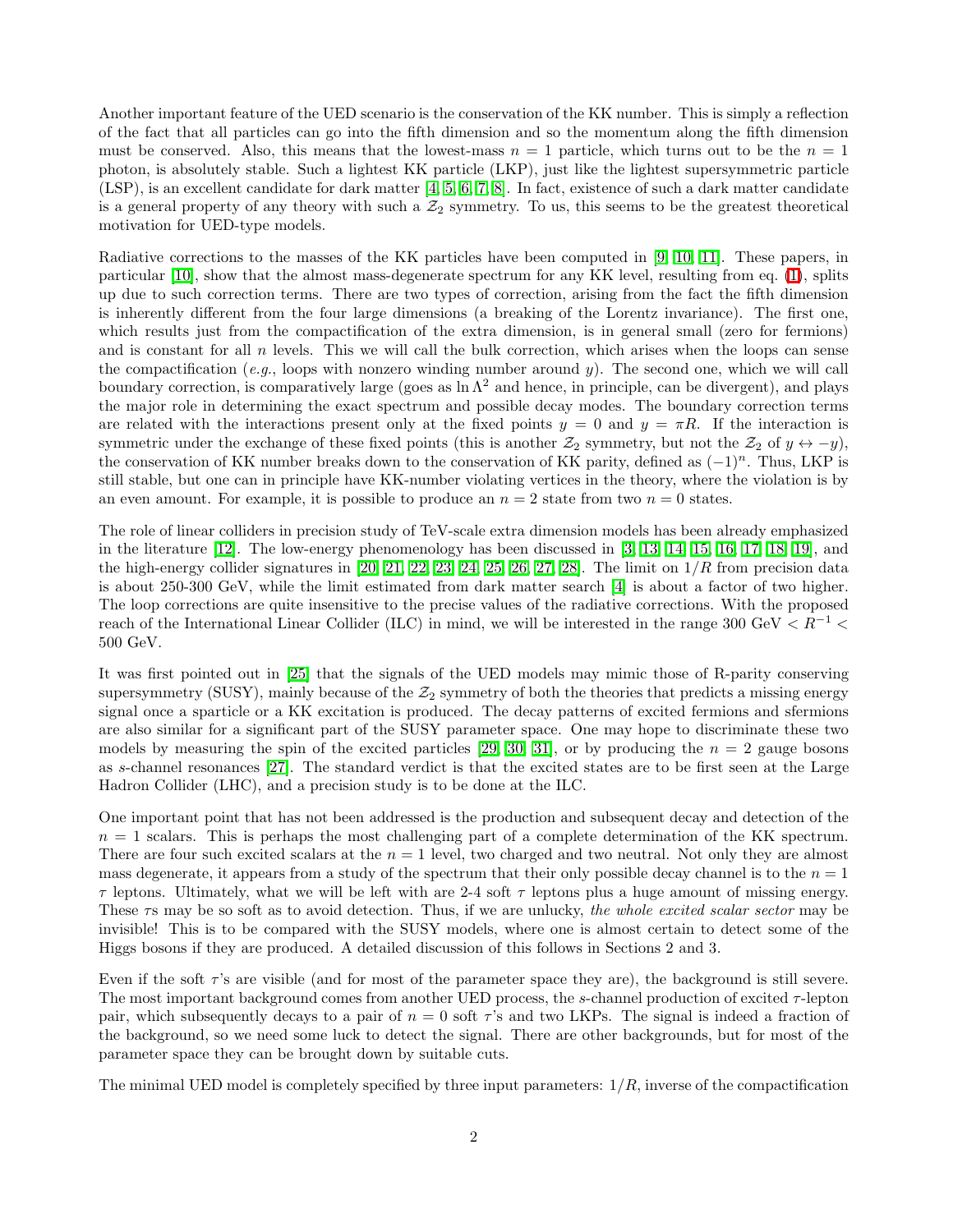radius,  $\Lambda$ , the effective cutoff of the theory, and  $\bar{m}_h^2$ , the boundary mass squared (BMS) term for the excited scalars. The last parameter can be determined if we can have a precision study of the excited scalar sector. This appears very tough, if not outright impossible, even at the ILC. However, we will derive a theoretical bound on  $\bar{m}_h^2$  from the fact that the  $n = 1$  charged Higgs boson must not be the LKP. This occurs for large negative values of  $\bar{m}_h^2$ , of the order of  $-(10^3 \text{-} 10^4) \text{ GeV}^2$ .

The paper is arranged as follows. In Section 2 we discuss, briefly, the salient features of the excited Higgs sector of the minimal UED model. In Section 3, we discuss the important two- and three-body production processes involving one or more excited scalars, and show their subsequent decay chains. We also estimate their production cross-section as a function of  $1/R$ ,  $\Lambda$  and  $\bar{m}_h^2$ . This gives us an idea of the parameter space where such excited bosons can be detected and where they just cannot be. The possible backgrounds are also shown. In Section 4, we find the theoretical lower bound on  $\bar{m}_h^2$  from the non-LKP condition. We summarize and conclude in Section 5.

Let us mention here that though the main focus is on the ILC, an identical study may be performed for CLIC, the proposed multi-TeV  $e^+e^-$  machine, with an optimised  $\sqrt{s} = 3$  TeV (and may be upgraded to 5 TeV), and luminosity of 10<sup>35</sup> cm<sup>-2</sup> s<sup>-1</sup>. The electron beam at CLIC may be polarised upto 80%, and the positron beam upto 60-80%, from Compton scattering off a high power laser beam [\[32\]](#page-11-23). Clearly, the reach of CLIC will be much higher.

## II Scalar Sector of UED

Every field in 5 dimension  $(x^{\mu}, y)$  can be decomposed in terms of even and odd components:

$$
\phi_{+}(x^{\mu}, y) = \frac{1}{\sqrt{\pi R}} \phi_{+}^{(0)}(x^{\mu}) + \frac{\sqrt{2}}{\sqrt{\pi R}} \sum_{n=1}^{\infty} \cos \frac{ny}{R} \phi_{+}^{(n)}(x^{\mu}),
$$
  

$$
\phi_{-}(x^{\mu}, y) = \frac{\sqrt{2}}{\sqrt{\pi R}} \sum_{n=1}^{\infty} \sin \frac{ny}{R} \phi_{-}^{(n)}(x^{\mu}).
$$
 (2)

At orbifold fixed points  $y = 0$  and  $y = \pi R$ , the odd fields are projected out. Also, any vertex must contain an even number of odd fields to survive under integration over y. For the fermions, left-chiral doublets and right-chiral singlets are even, while the opposite combinations are odd. It is clear that the Higgs fields must be even to maintain the proper Yukawa couplings.

In the  $n=1$  level, there are four scalar fields:  $H^0$ ,  $\chi_1^0$ , and  $\chi_1^{\pm 2}$ . The superscript refers to the charge whereas the subscript refers to the KK number. The last three fields are just the excitations of the  $n = 0$  Goldstone bosons. There are three more color-neutral scalars, coming from the fifth components of the gauge fields  $W^{\pm}$ and Z. They are  $\mathcal{Z}_2$ -odd fields, and can occur first only at the  $n = 1$  level. They should mix with the Goldstone excitations, and a combination of them will act as the Goldstone boson of the  $n = 1$  level. For the neutral fields, this combination, for the  $n$ -th level, is given by

$$
G_n^0 = \frac{1}{m_{Z_n}} \left[ m_Z \chi_n^0 - \frac{n}{R} Z_n^5 \right],
$$
\n(3)

and a similar expression for the charged Goldstones. The orthogonal combinations will remain as the physical scalar fields, and we will call them  $A^0$ , and  $H^{\pm}$ . It is clear that if  $1/R \gg m_{W,Z}$ , the Goldstones are esentially the fifth components of the gauge bosons, whereas the physical scalars are the excitations of the  $n = 0$  Goldstones (and the  $n = 0$  Higgs boson).

In the absence of radiative corrections, the tree-level masses of the excited scalars are given by

<span id="page-2-0"></span>
$$
m_{H_2^0, A_n^0, H_n^{\pm}}^2 = m_n^2 + m_{h, Z, W^{\pm}}^2,
$$
\n(4)

<sup>&</sup>lt;sup>2</sup>We denote the  $n = 0$  Higgs boson by h.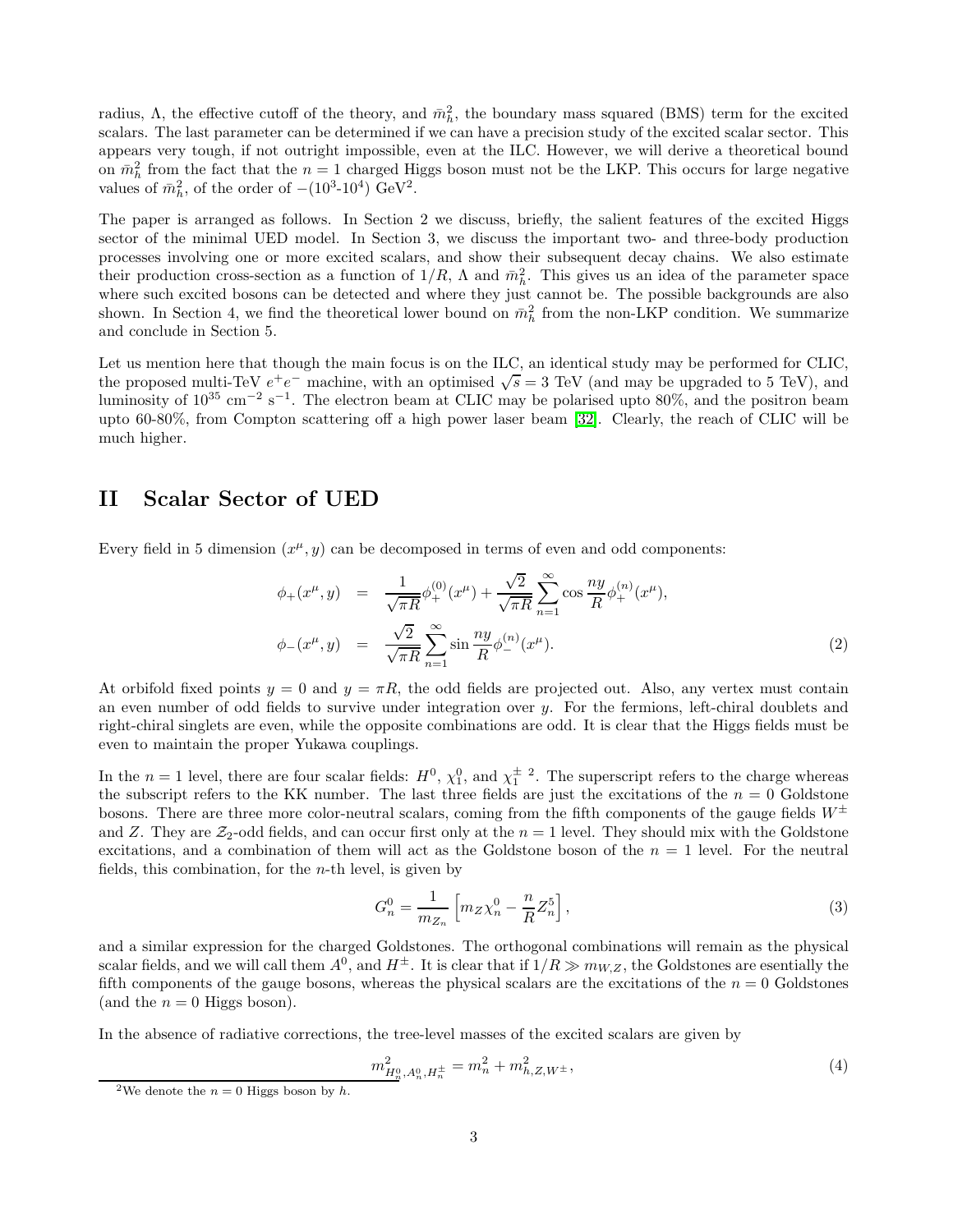<span id="page-3-1"></span>but this is modified by radiative corrections, whose effect is simply to add a universal term  $\delta m_H^2$  to the right-hand side of eq. [\(4\)](#page-2-0) [\[10\]](#page-11-1). The radiative correction is given by

$$
\delta m_H^2 = m_n^2 \left[ \frac{3}{2} g_2^2 + \frac{3}{4} g'^2 - \lambda \right] \frac{1}{16\pi^2} \ln \frac{\Lambda^2}{\mu^2} + \bar{m}_h^2,
$$
\n(5)

where g' and  $g_2$  are the  $U(1)_Y$  and  $SU(2)_L$  gauge couplings respectively, and  $\lambda$  is the self-coupling of the Higgs boson, given by  $m_h^2 = \lambda v^2$  where  $v = 246 \text{ GeV}$ . A is the effective cutoff scale and  $\mu$  is the regularization scale, which may be taken for our case to be  $1/R$ . The term  $\bar{m}_h^2$  is arbitrary; this is the BMS term for the excited scalars, and is not *a priori* calculable. Along with  $1/R$  and  $\Lambda$ ,  $\bar{m}_h^2$  forms the complete set of input parameters to specify the minimal UED model (of course, one needs to know the  $n = 0$  Higgs boson mass,  $m_h$ ). Note that the hierarchy  $m_{H^0} > m_{A^0} > m_{H^{\pm}}$  is fixed.

The necessary Feynman rules are easy to derive; they come from the kinetic term  $(D_M\Phi)^{\dagger}(D^M\Phi)$  of the Higgs field, where M runs over all the five dimensions. After compactification, this generates the couplings of the  $n = 0$  Higgs boson with a pair of excited gauge bosons, with a pair of the fifth component of the gauge bosons, and, the couplings of the excited Higgs bosons to  $n = 0$  and excited gauge bosons. As we have said earlier, no vertex can have an odd number of  $\mathcal{Z}_2$ -odd fields, and Higgs excitations are even, so there is no need to take the fifth components of the gauge fields into account (this can be ensured further by drawing the Feynman diagrams and noting that  $n = 0$  fields are always  $\mathcal{Z}_2$ -even).

# <span id="page-3-0"></span>III Collider Prospects

Before we go on to the production processes, let us see what these excited scalars should decay into. Unless we go to some bizarre corner of the parameter space with inordinately large value of  $\bar{m}_h^2$ , these scalars are always lighter than  $n = 1$  quarks, and so cannot decay into them. Similarly, they are also lighter than the excited  $W^{\pm}$ and Z. The only  $n = 1$  states that may be below these bosons are the excited leptons (including neutrinos) and  $\gamma_1$ , the LKP. So, almost all the time, they will decay to the excited  $\tau$  lepton (remember that KK-number must be conserved).

For large enough values of  $\bar{m}_h^2$ , all the  $n = 1$  scalars can be more massive (albeit very slightly) than  $W_1^{\pm}$ . However, we have checked that the splitting is almost never sufficient to have a  $n = 0$  boson at the final state. A possibility is a three-body decay to a  $n = 1$  gauge boson and a pair of  $n = 0$  leptons. With no guarantee of having a soft  $\tau$  in the final state, such signals are even more difficult to trace than those we will discuss here.

There are two excited  $\tau$  leptons, which we will call  $\tau_1$  and  $\tau_2$  (not to be confused with the  $n = 2$  excitation of  $\tau$ ; we use this notation since we will never talk about  $n \geq 2$  excitations in this paper). Both of them are vectorial in nature, but for  $\tau_1$ , the  $SU(2)$  singlet, the right-chiral state is even while the left-chiral state is odd under  $\mathcal{Z}_2$ . For  $\tau_2$  it is just the opposite <sup>3</sup>. However, all scalars are  $\mathcal{Z}_2$ -even, and they must decay to  $\tau_1$  or  $\tau_2$  accompanied by a  $n = 0 \tau$  (or  $\nu_{\tau}$ ), so  $\mathcal{Z}_2$ -odd  $\tau$ s are not produced from  $n = 1$  Higgs decays.

Thus, a neutral excited scalar will decay to an excited  $\tau^{\pm}$  and an  $n = 0$   $\tau^{\mp}$ . The excited  $\tau$ s will further decay to the ordinary  $\tau$  and the LKP. The final result of the cascade is two unlike sign  $\tau$  leptons and an LKP. Since the LKP will carry most of the energy (the typical mass difference between LKP and excited scalars is  $\sim 10$ GeV), both these  $\tau s$  will be soft.

What about the chirality of these  $\tau s$ ? (Since they are soft, helicity and chirality can be different.) The coupling of the scalar with the fermions being Yukawa in nature, both right-chiral  $\tau_1$  and left-chiral  $\tau_2$  can be produced, accompanied with a  $n = 0 \tau$  of opposite chirality. It can be seen from Table [III](#page-3-0) that  $\tau_2$  is closer to  $H^0$  and  $A^0$ . So, from kinematic considerations, more  $\tau_1$ s will be produced. It can so happen that the  $\tau_2$  window is completely closed.

<sup>&</sup>lt;sup>3</sup>The physical states are not exactly  $\tau_1$  and  $\tau_2$ , but very close to them. This is due to the off-diagonal term in the  $n = 1 \tau$ mass matrix, which is  $m<sub>\tau</sub>$ , and can be safely neglected compared with the diagonal term  $1/R$ . We do not make such hair-splitting distinctions. The analogy with Supersymmetry does not hold, since there is no tan  $\beta$  term to enhance the off-diagonal entries.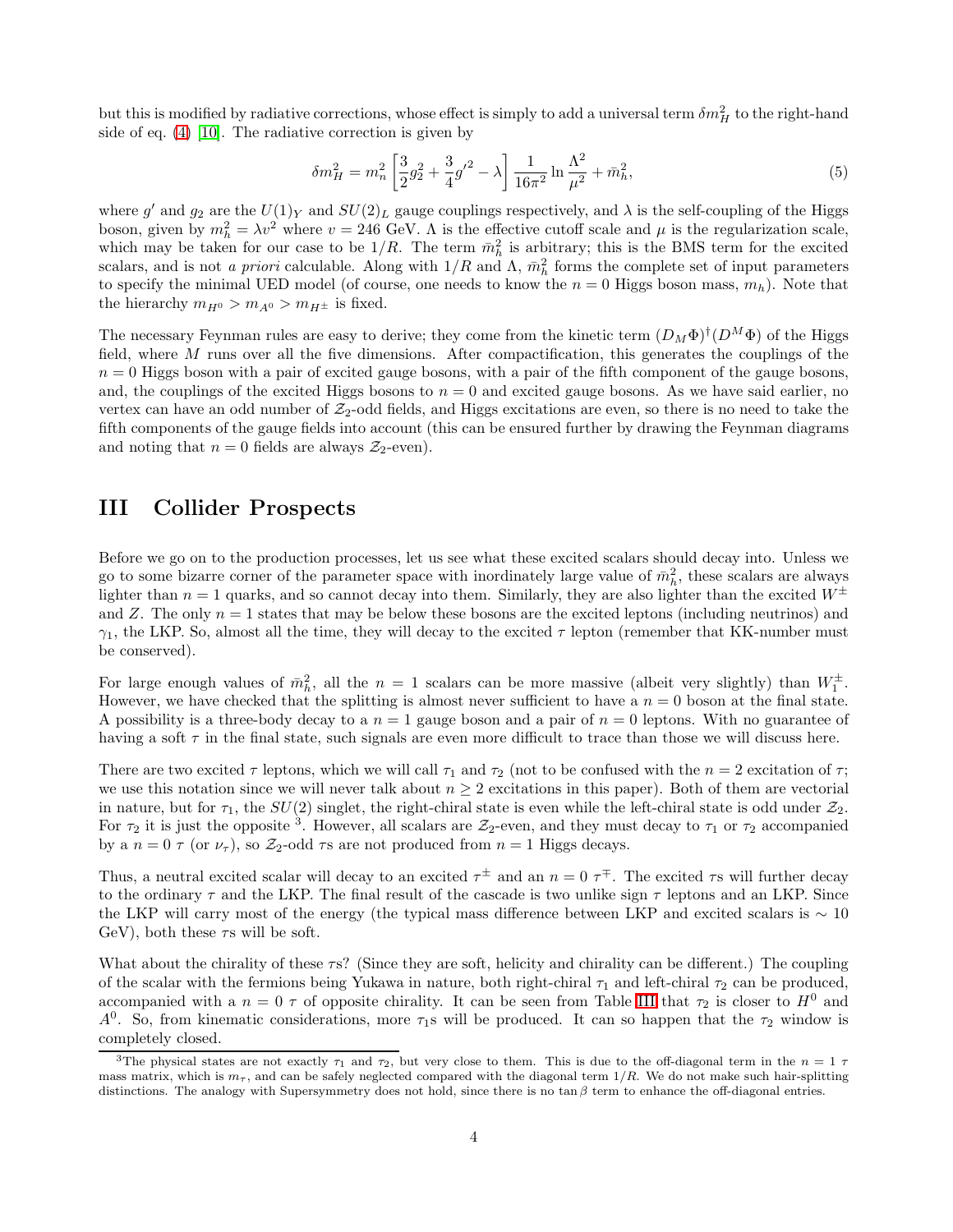| R   | $\Lambda R$ | $\bar{m}_h^2$ | $H^0$  | $A^0$  | $H^{\pm}$ | LKP    | $\tau$ <sub>2</sub> | $\tau_1$ |
|-----|-------------|---------------|--------|--------|-----------|--------|---------------------|----------|
| 300 | 20          | 0             | 325.70 | 316.22 | 313.22    | 301.54 | 308.95              | 303.27   |
| 300 | 20          | $-5000$       | 317.93 | 308.22 | 305.13    | 301.54 | 308.95              | 303.27   |
| 300 | 20          | 5000          | 333.29 | 324.03 | 321.10    | 301.54 | 308.95              | 303.27   |
| 300 | 50          |               | 326.49 | 317.04 | 314.04    | 301.71 | 311.68              | 304.28   |
| 300 | 50          | $-5000$       | 318.74 | 309.05 | 305.97    | 301.71 | 311.68              | 304.28   |
| 300 | 50          | 5000          | 334.06 | 324.83 | 321.90    | 301.71 | 311.68              | 304.28   |
| 450 | 20          |               | 469.77 | 463.25 | 461.20    | 451.07 | 463.42              | 454.91   |
| 450 | 20          | $-5000$       | 464.42 | 457.82 | 455.75    | 451.07 | 463.42              | 454.91   |
| 450 | 20          | 5000          | 475.06 | 468.62 | 466.59    | 451.07 | 463.42              | 454.91   |
| 450 | 50          |               | 471.00 | 464.50 | 462.46    | 451.11 | 467.52              | 456.41   |
| 450 | 50          | $-5000$       | 465.66 | 459.08 | 457.02    | 451.11 | 467.52              | 456.41   |
| 450 | 50          | 5000          | 476.28 | 469.85 | 467.83    | 451.11 | 467.52              | 456.41   |

Table 1: The masses of  $n = 1$  scalars. Also shown are the mass of the LKP,  $\gamma_1$ , and the masses of the two  $n = 1$  $\tau$ 's (all in GeV). The  $n = 1$  neutrino is degenerate with  $\tau_2$ .  $m_h = 120 \text{ GeV}$ .

For large negative values of  $\bar{m}_h^2$  ( $\sim -10^4$ ),  $A^0$ , and even  $H^0$ , can go down below the  $\tau_1$  threshold. In that case they will be comparatively long-lived, decaying into the LKP plus a fermion-antifermion pair at  $n = 0$ , or simply to a photon and LKP, through a triangle diagram.

The charged boson,  $H^+$ , will decay into a  $\tau^+$  and a  $\nu_{\tau}$ . The neutrino, whether  $n = 0$  or  $n = 1$ , is left-chiral, so the  $\tau$  must be right-chiral in nature. The  $n = 1$  neutrino is unobservable (it decays to a  $n = 0$  neutrino and the LKP; note that LKP can directly couple to the neutrino since it is almost an excited  $B$ , the hypercharge gauge boson), and can be called a virtual LKP. Other decay channels are kinematically forbidden (like  $H^+ \to W^+\gamma_1$ ) or highly suppressed (like  $H^+ \to \mu_1^+ \nu_\mu$ ), so we will not consider them any further.

For large negative values of  $\bar{m}_h^2$ , the  $\tau$  window may be closed. In that case the only possible decay option is  $H^+ \to \text{LKP} + f + \bar{f}'$  through a virtual  $n = 0$  W<sup>+</sup>. Since LKP has a very small W<sub>1</sub>-admixture, this decay is bound to have a long lifetime, and may even leave a visible charged track.

In summary, this means that (unless we entertain the possibility of large negative  $\bar{m}_h^2$ ) from pair production of  $H^+H^-$  one gets a pair of unlike sign soft  $\tau s$  plus missing energy. For the neutral pair  $H^0A^0$  one gets four soft τs plus missing energy. The problem is that some of these τs (particularly for the 4τ final state) can be so soft as to miss detection.

In fig. 1 we show the production cross-section for the charged Higgs pair as a function of  $1/R$  for  $\Lambda R = 20$  (the values are not much sensitive on the cutoff). The numerical cumputations were done with the CalcHEP package [\[33\]](#page-11-24), augmented by the implementation of UED. Figures 2-4 show the cross-section for other rare processes, most of them being hopelessly small, even at ILC (because of backgrounds that are hard to remove, more on this later).  $H^0$  is mostly produced through the fusion of two vector bosons, one of  $n = 0$  and the other of  $n = 1$ , associated with two neutrinos or two electrons. As is expected, the cross-sections for those processes that occur via s-channel exchanges (like the Bjorken process,  $e^+e^- \rightarrow Z_0^* \rightarrow Z_1 H^0$ ) fall with energy, while those from vector boson fusion rise. Thus, the latter may have a better chance at CLIC. There are other channels with tiny contributions, like  $e^+e^- \rightarrow Z_2 \rightarrow H^+H^-$ , which we have not included in the analysis. This channel, for example, is tiny even on the  $Z_2$  resonance and completely negligible off it.

We have also studied four-body processes like  $e^+e^- \to H^+H^-\nu\bar{\nu}, A^0A^0\nu\bar{\nu}, H^0H^0\nu\bar{\nu}$ . These cross-sections are too small even at ILC, and is without any hope of detection. CLIC may do a better job, since these channels, mediated mostly by fusion of  $n = 1$  vector bosons, rise with  $\sqrt{s}$ . The first channel may have a cross-section of 14 fb at  $\sqrt{s} = 3 \text{ TeV}$ .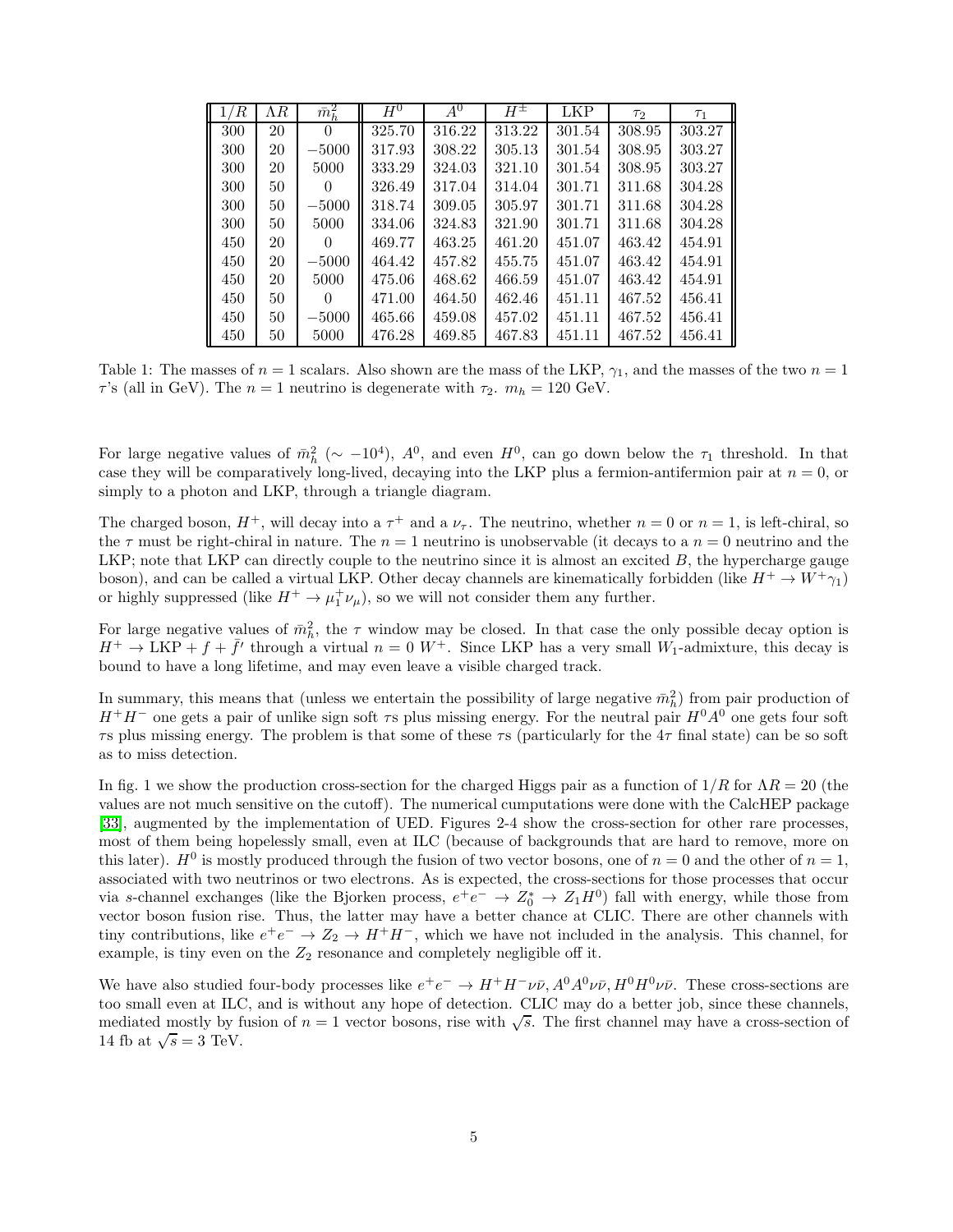

Figure 1: Charged scalar pair production cross-section versus the CM energy for different  $1/R$ . From top to bottom, the curves are for  $R^{-1}$  =300, 350, 400, and 450 GeV respectively. AR has been fixed at 20, but the curves are not sensitive to the precise value of the cutoff.



Figure 2: Cross-section of various processes involving one or more excited scalars. The plot is for  $1/R = 300$ GeV and  $\Lambda R = 20$ . From top to bottom (at the right-hand edge) are the curves for  $H^+H^-$ ,  $H^0\nu_0\bar{\nu_1}$  (+ h.c.),  $H^0A^0$ ,  $H^+e_0\bar{\nu_1}$ , and  $H^0A^0\gamma$ .



Figure 3: Cross-section of various processes involving one or more excited scalars. The plot is for  $1/R = 300$ GeV and  $\Lambda R = 20$ . From top to bottom (at the right-hand edge) are the curves for  $H^0 e_1^+ e_0^-$  (+ h.c.),  $H^0 W_0^+ H^-$ ,  $W_1^+H^-$  (the falling one) and  $Z_0W_1^+H^-$  (the rising one).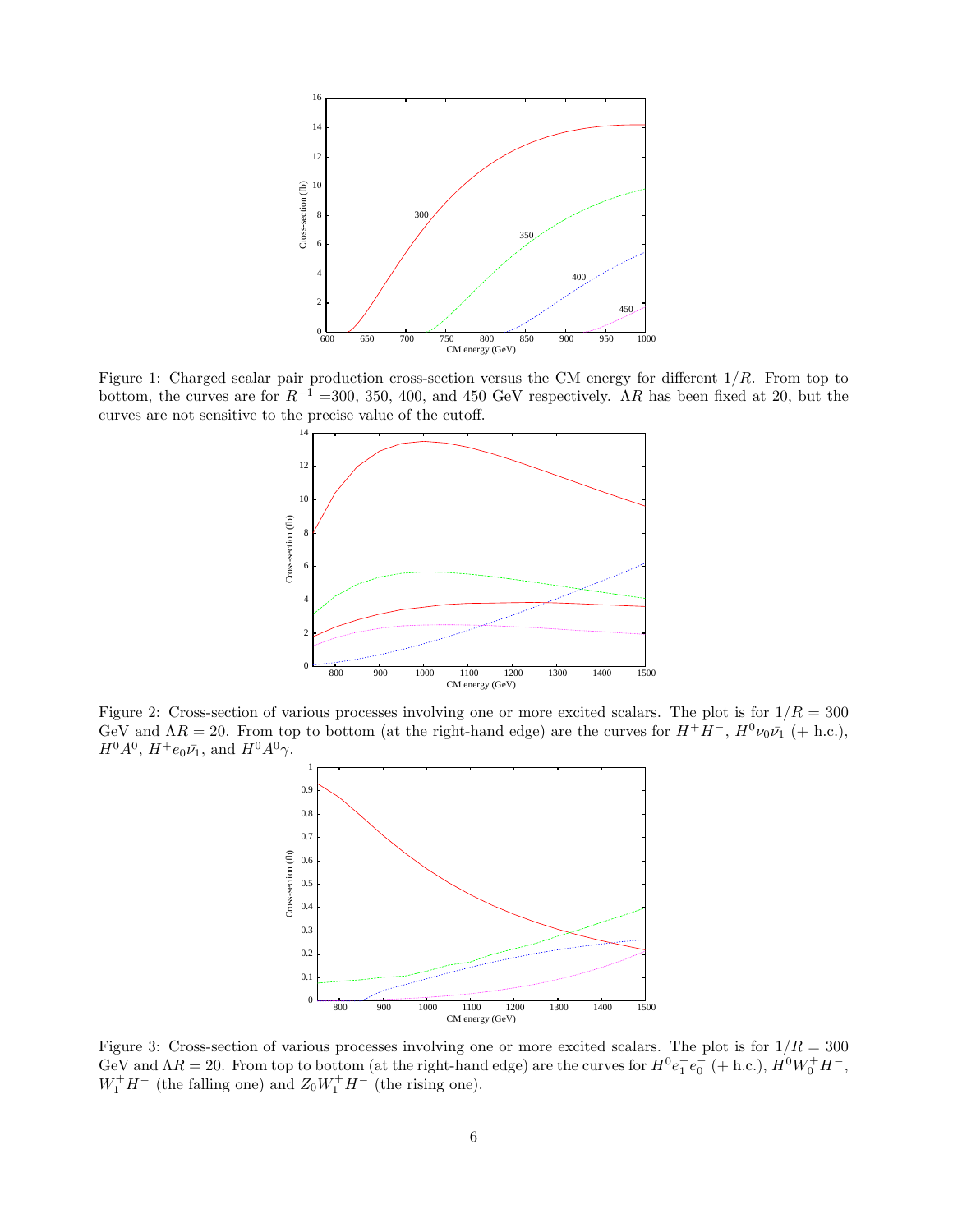

Figure 4: Cross-section of various processes involving one or more excited scalars. The plot is for  $1/R = 300$ GeV and  $\Lambda R = 20$ . From top to bottom (at the right-hand edge) are the curves for  $hW_1^+H^-$ ,  $W_0^+A^0H^-$ ,  $Z_1H^0$ , and  $H^0A^0$ . h is the SM Higgs boson.

### III.1 SM and UED Backgrounds

The signal process is  $e^+e^- \to n\tau + E$ , where  $2 \leq n \leq 4$ . Remember that these  $\tau$ s must be soft. For example, with  $\sqrt{s} = 1$  TeV,  $1/R = 300$  GeV,  $\Lambda R = 20$ ,  $\bar{m}_h^2 = 0$ , and  $m_h = 120$  GeV, the maximum energy of the  $n = 0$ τs coming from H<sup>±</sup> decay is about 12 GeV. This value is sensitive to the excited scalar-τ mass splitting, which in turn depends on  $\bar{m}_h^2$ .

The SM background mostly comes from W-pair production, both of which decays to  $\tau$  leptons and  $\tau$  neutrinos. These leptons are generally hard, and this background can effectively be put under control if we apply an upper energy cut of 12-15 GeV to the  $\tau$  leptons. A subdominant background comes from Z pair production, where one of them decays to  $\tau^+\tau^-$  and the other one decays invisibly. Such backgrounds may be eliminated by reconstructing the Z. Similar considerations apply for 3-4  $\tau$  signals, where a reconstruction can effectively eliminate such backgrounds.

Another prominent source of SM background is the  $\gamma^*\gamma^* \to \tau^+\tau^-$  events, where  $\gamma^*$ s originate from the initial electron-positron pair which go undetected down the beam pipe [\[34\]](#page-11-25). The  $\gamma^*\gamma^*$  production cross section is  $\sim 10^4$  pb. About half of these events results in final state  $e^+e^-$  pair as visible particles. The background  $\tau^+\tau^$ pairs are usually quite soft and coplanar with the beam axis. An acoplanarity cut significantly removes this background. Such a cut, we have checked, does not appreciably reduce our signal. For example, excluding events which deviate from coplanarity within 40 mrad reduces only 7% of the signal cross section. In fact, current designs of ILC envisage very forward detectors to specifically capture the 'would-be-lost'  $e^+e^-$  pairs down the beam pipe

The UED backgrounds are more severe. There are at least three two-body processes which can potentially swamp the signal:  $e^+e^- \to W_1^+W_1^-$ ,  $\tau_1^+\tau_1^-$  and  $\tau_2^+\tau_2^-$ . Among them the  $W_1$  pair production cross-section is largest [\[20\]](#page-11-11): at  $1/R = 300 \text{ GeV}$ , this is approximately 540 fb for  $\sqrt{s} = 1 \text{ TeV}$ . Since  $W_1$  must decay through leptonic channels, the cross-section for getting two  $\tau s$  plus missing energy in the final state is about 60 fb. This can come from two different subprocesses:  $W_1 \to \tau_{n=1} \bar{\nu_{\tau}}_{n=0}$  and  $W_1 \to \tau_{n=0} \bar{\nu_{\tau}}_{n=1}$  (remember that  $n=1$ neutrinos are invisible). Whether one can apply a suitable upper energy cut depends on the precise position of these Higgses, *i.e.*, on  $\bar{m}_h^2$ . For  $\bar{m}_h^2 = 0$  and  $1/R = 300$  GeV, the  $\tau$ s coming from  $W_1$  can have energies ranging from 2.8 to 48 GeV. On the other hand,  $\tau s$  coming from  $H^+$  are softer, between 2.2 and 3.3 GeV. Thus, one can avoid the  $W_1$ -background by putting an upper cut at 3.3 GeV. This method fails completely if  $\bar{m}_h^2$  is large and positive, say  $10^4 \text{ GeV}^2$ ; the reason is that  $H^+$  becomes more massive, almost degenerate with  $W_1$ . Unfortunately, we have no way to guess the value of  $\bar{m}_h^2$  beforehand, so even the W-background removal is quite difficult.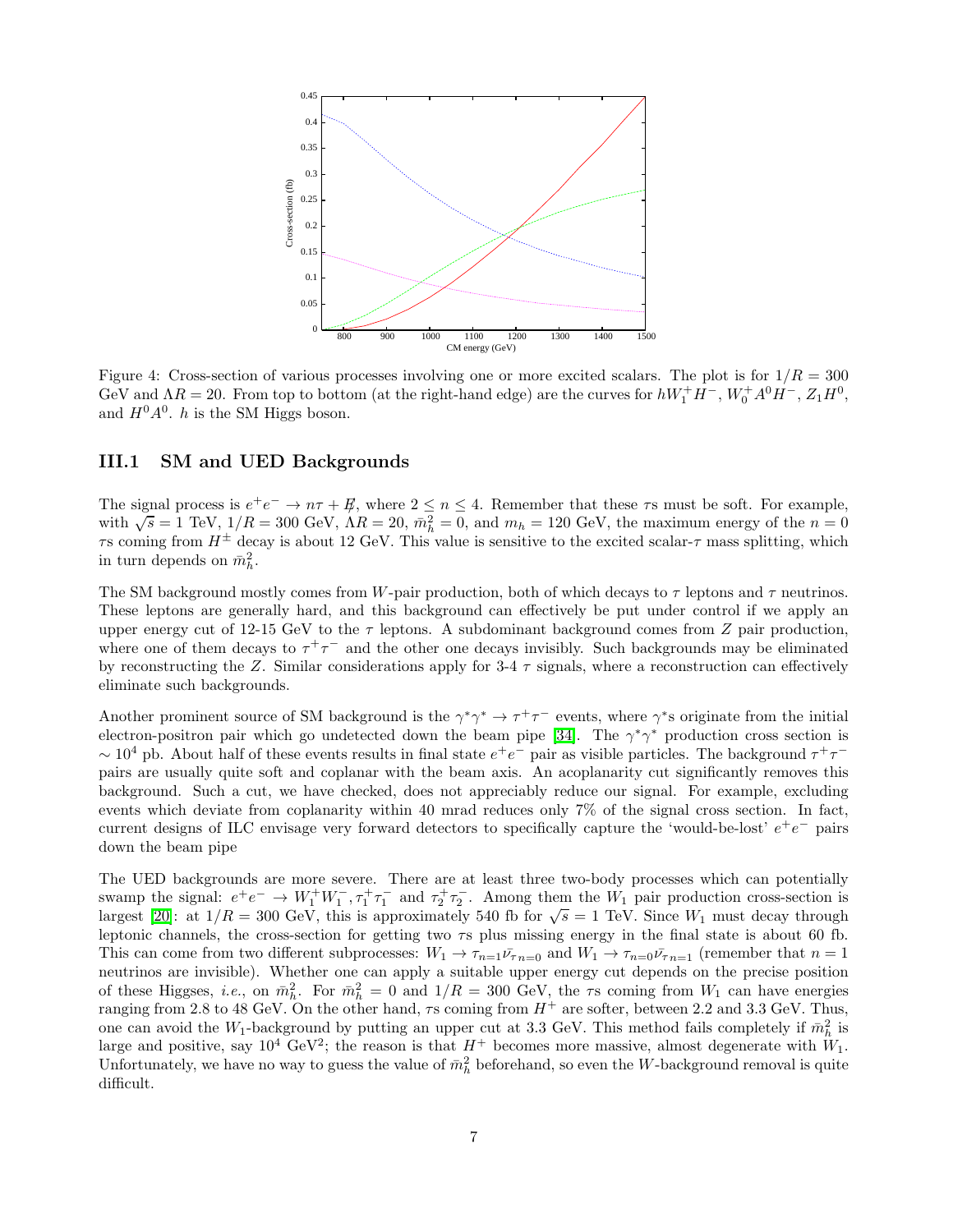Similar backgrounds also come from  $e^+e^- \to \text{LKP} + Z_1$  and  $e^+e^- \to 2Z_1$ . The first one is about five times smaller than the  $W_1$  pair production rate, but the decay nature of  $Z_1$  (only to leptons) make the  $2\tau + E/2$ background about one-fourth as significant as the other.  $W_1$  and  $Z_1$  being almost degenerate, the energies of the  $\tau s$  are going to be similar. A much smaller background comes from  $2Z_1$  channel.

A more serious background comes from the excited  $\tau$  ( $\tau_1$  or  $\tau_2$ ) pair production through s-channel photon or Z (unless one sits precisely on the  $\gamma_2$  or  $Z_2$  resonances, their contribution can be neglected). The  $\tau_2$  pair production cross-section is about 100 fb for  $1/R = 300$  GeV, and slightly less for  $\tau_1$ . (The difference is due to their couplings with Z.) It falls with increasing  $1/R$ , but so does the  $H^{\pm}$  production rate. The excited  $\tau$ s decay only to normal τs emitting an LKP, so the background is identical to the signal, even in angular distribution. Again,  $\bar{m}_h^2$  plays an important role: for  $\bar{m}_h^2 = 0$ ,  $\tau_2$  backgrounds can be removed by an identical mechanism to that of  $W_1$ . However, the  $\tau_1$  background is impossible to remove, or even to reduce significantly. We show, in figures 5 and 6, the possible range of  $\tau$  energies coming from  $W_1$ ,  $\tau_1$ ,  $\tau_2$ , and  $H^+$ , for two values of  $\bar{m}_h^2$ : 0 and  $5000 \text{ GeV}^2$ .



<span id="page-7-0"></span>Figure 5: The upper and lower energy bands of  $n = 0 \tau$  lepton coming from  $W_1$  (solid black),  $H^+$  (short-dashed blue),  $\tau_2$  (long-dashed green) and  $\tau_1$  (dotted magenta) decays. We have set  $1/R = 300$  GeV,  $\Lambda R = 20$ ,  $\bar{m}_h^2 = 0$ and  $m_h = 120$  GeV.



Figure 6: Same as in fig. [5,](#page-7-0) but for  $\bar{m}_h^2 = 5000 \text{ GeV}^2$ . All other legends remain the same.

This seems to be almost a no-go: if  $W_1$  and  $\tau_2$  backgrounds can be removed, one gets stuck at  $\tau_1$ , or vice versa. For one of the most favorable situations  $(1/R = 300 \text{ GeV}, \Lambda R = 20, \bar{m}_h^2 = 0, \text{ and } m_h = 120 \text{ GeV},$ the signal, after providing optimum cuts, is at about  $1\sigma$  level, assuming that we know  $\bar{m}_h^2$  beforehand, which is an impossibility (unless there is some theoretical model). One way out may be to use the muon channel,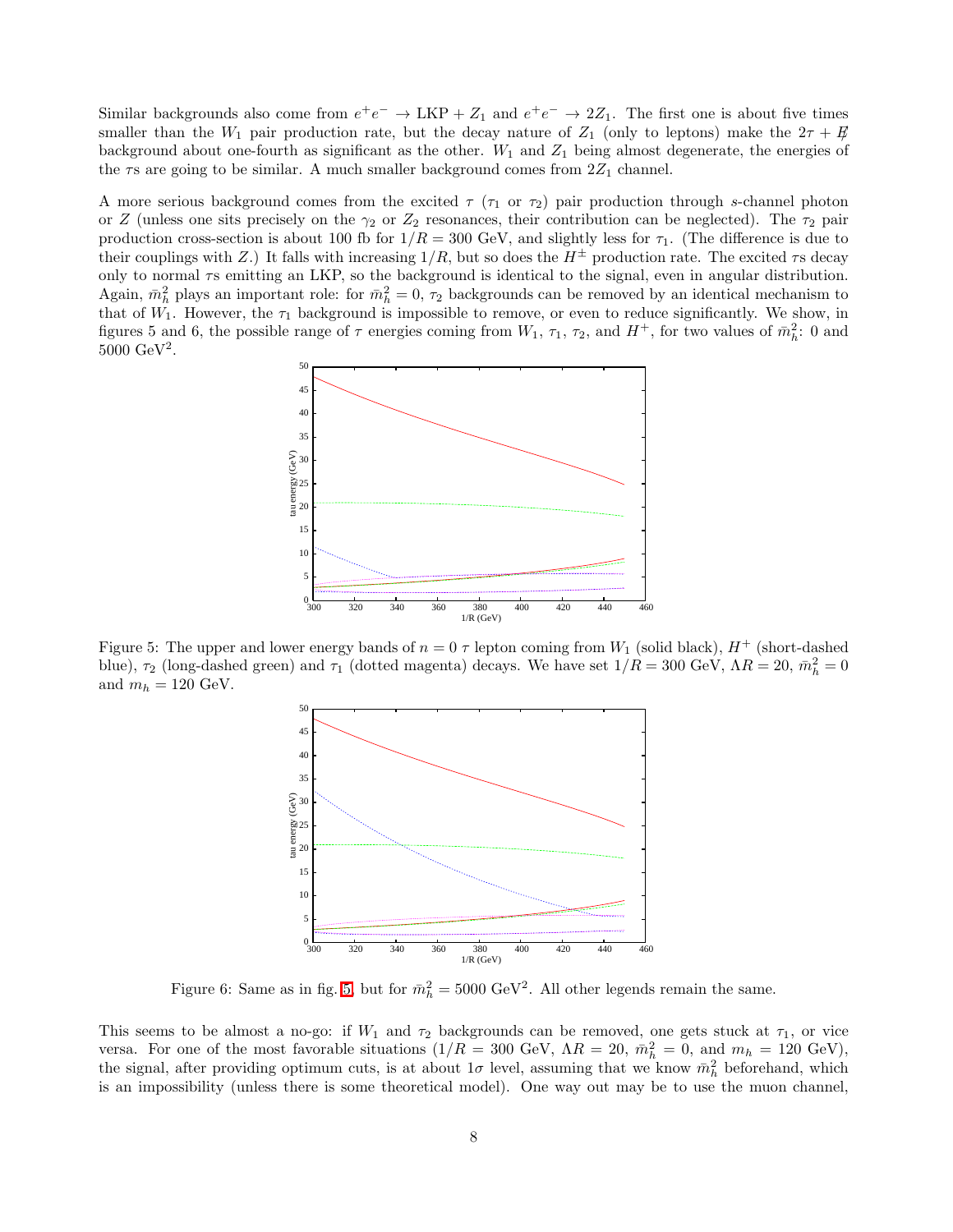$e^+e^- \rightarrow \mu^+\mu^- + E$ , coming from the production of excited muons only, as a calibration and look for excess events in the  $\tau$  channel.

There is also a case where the  $\tau s$  coming from  $n = 1$  Higgs decays cannot even be detected. This happens when  $m_{H^+}$  is close to  $m_{\gamma_1}$ . All the excited scalars will lie close to the LKP, and the  $\tau$ s will be so soft as to avoid detection. Of course, it may so happen that the  $\tau$ -window is completely closed for  $H^+$ , which should then decay to  $\mu^+$  with a much longer lifetime.

Thus, there are three levels of challenge. First, to have a theoretical prediction for  $\bar{m}_h^2$ , perhaps from some more fundamental theory. This appears impossible at present, but we will try to get a bound on  $\bar{m}_h^2$  in the next section. Second is to detect the soft  $\tau s$ , which, hopefully, is not a major problem; one can expect  $\tau s$  with energy more than 1.5-2 GeV to be detected at the ILC. The third, which is the most challenging, is the observation of the excited scalar sector.

### $\mathbf{IV}$  - Theoretical bound on  $\bar{m}_h^2$ h

Since the radiative correction to the excited scalar masses is universal in nature, it is evident from eq. [\(5\)](#page-3-1) that among those scalars,  $H^{\pm}$  will be the lowest-lying one. For sufficiently negative values of  $\bar{m}_h^2$ , the  $H^+$  mass can go down below that of  $\gamma_1$ , the LKP, and this sets the lower bound on  $\bar{m}_h^2$  as a function of  $1/R$  and  $\Lambda$ .



Figure 7: The lower bound on  $\bar{m}_h^2$  as a function of the SM Higgs boson mass and  $1/R$ . AR is fixed at 20. From top to bottom (at the right-hand edge) are the curves for  $1/R = 600, 500, 400,$  and 300 GeV respectively.

In fig. 7 we show the minimum allowed value of  $\bar{m}_h^2$  as a function of  $1/R$  and  $m_h$ . These curves are not overly sensitive to the precise value of  $\Lambda R$ ; the dependence is shown in fig. 8. Since  $\bar{m}_h^2$  cannot have a large negative value, for most of the parameter space the  $\tau$  window will remain open. However, it can have large positive values. For such values, the excited Higgs masses may go above the corresponding electroweak gauge boson masses. This will open up a new set of decay channels, like  $H^0 \to W_1^+ \ell \bar{\nu}_\ell$ . They are comparable to the two-body channels, since the coupling is a gauge one, not Yukawa. The final state may not have any τ-lepton in them. Since  $W_1$  lies below the excited quarks, the final state must be hadronically quiet. Also note that for large values of  $1/R$  and a heavy SM Higgs boson, the lower limit on  $\bar{m}_h^2$  may turn out to be positive. However, this region is mostly outside the reach of ILC.

Is it possible to measure  $\bar{m}_h^2$  from precision studies at ILC? For that matter, let us look at the most promising channel, pair production of  $H^+H^-$ . In fig. 9 we show how the cross-section changes for different values of  $\bar{m}_h^2$ . The change is perceptible but may be too small for an experimental detection (also note that the curves are drawn for a favourable point in the parameter space, we may not be so lucky). The problem is further aggravated by the fact that most of the energy in the final state is missing, so it is almost impossible to reconstruct the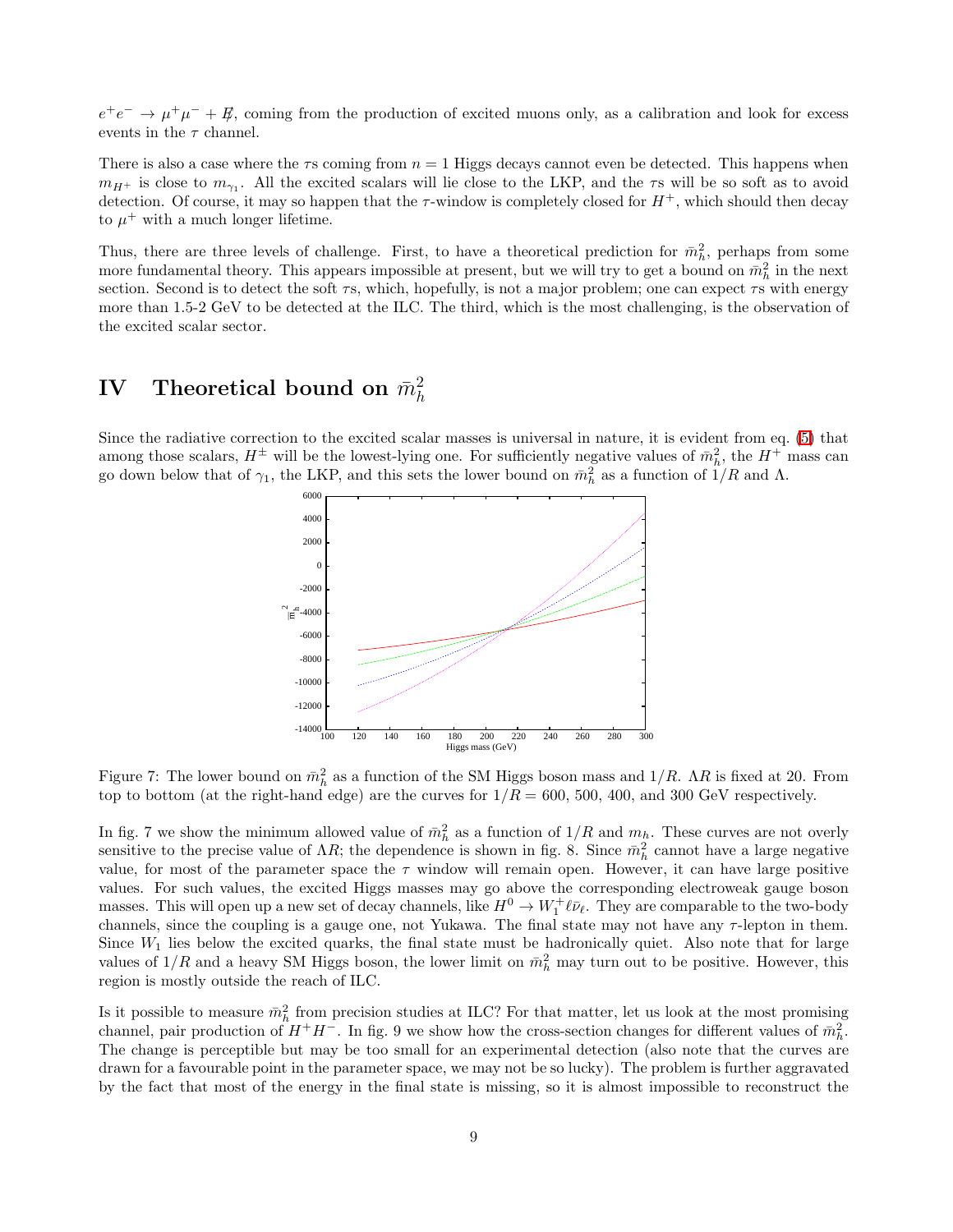

Figure 8: The lower bound on  $\bar{m}_h^2$  as a function of the SM Higgs boson mass and  $\Lambda R$ ,  $1/R$  being fixed at 300 GeV. From top to bottom (at the right-hand edge) are the curves for  $\Lambda R = 50, 40, 30,$  and 20 respectively.



Figure 9: The variation of cross-section for the process  $e^+e^- \to H^+H^-$  with  $\bar{m}_h^2$ . From top to bottom, the curves are for  $\bar{m}_h^2 = -5000$ , 0, 5000 and 10000 GeV<sup>2</sup> respectively. We have fixed  $1/R = 300$  GeV,  $\Lambda R = 20$ , and the SM Higgs boson mass  $m_h = 120 \text{ GeV}$ .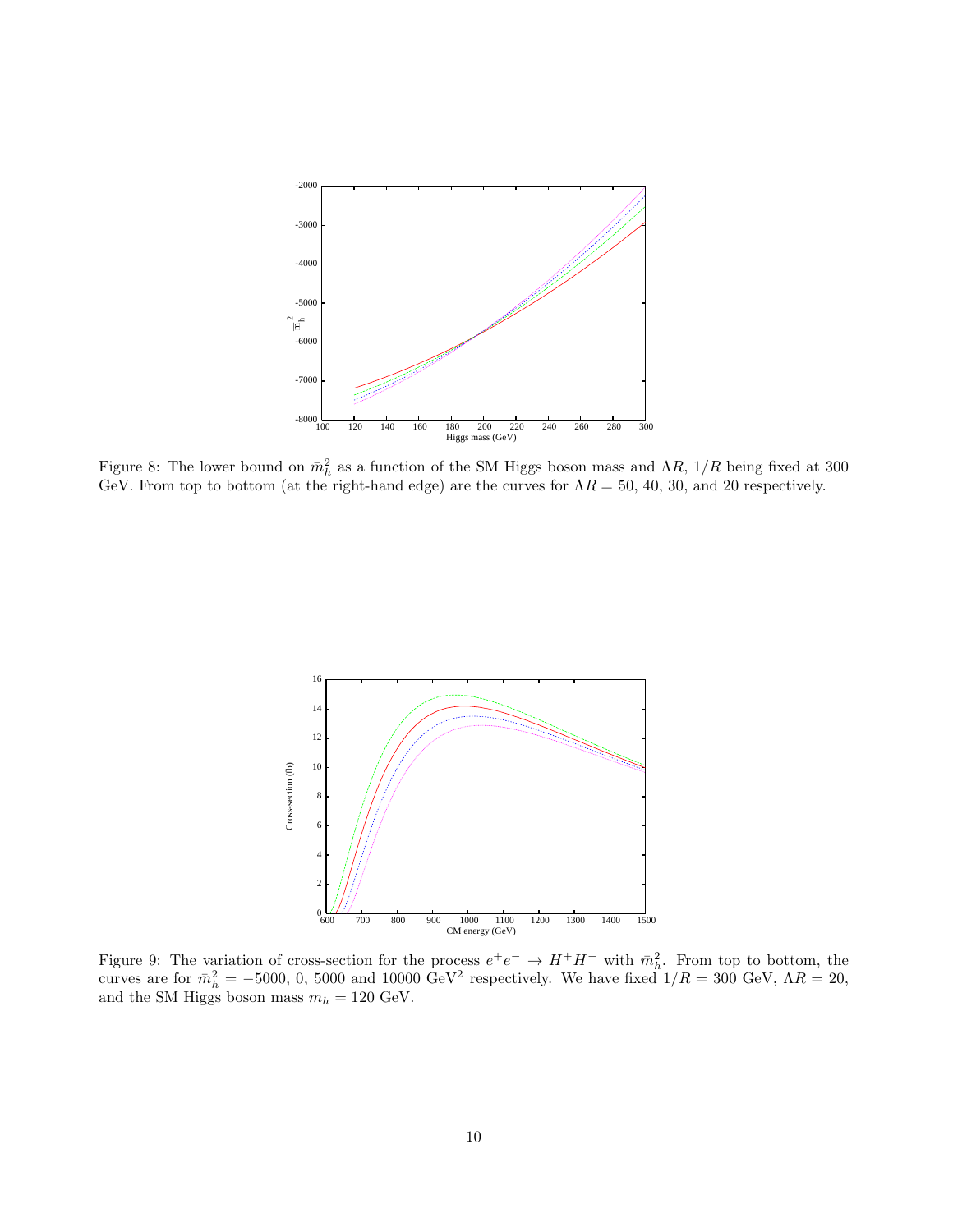$H^+$  invariant mass. Since leptons, quarks, and gauge bosons do not feel the effect of  $\bar{m}_h^2$ , we conclude that this is one parameter likely to remain unknown.

## V Conclusion

In this paper we have focussed on the possible production, decay, and detection for the  $n = 1$  excited scalar sector of the Universal Extra Dimension model. These scalars will, with almost 100% branching ratio, decay to soft  $n = 0 \tau$  leptons, accompanied by huge missing energy. Once a UED-type new physics is established at the LHC and subsequently at the ILC (by the study of KK leptons, quarks, and gauge bosons), it seems imperative to study the scalar sector, at least to determine the third and last input parameter to this model, namely,  $\bar{m}_h^2$ , the boundary mass squared term for the Higgs boson.

Unfortunately, such a thing is easier said than done. By itself, the soft  $\tau$  detection is a challenge, but most likely it will be overcome at both LHC and ILC. The problem is to reduce the backgrounds. The SM backgrounds can be removed by judiciously choosing the cuts, but the backgrounds coming from other UED processes (pair production of  $W_1$ ,  $\tau_1$ ,  $\tau_2$ ,  $Z_1\gamma_1$ , etc.) are more difficult to handle. For most of the parameter space, such processes give identical signals as the excited scalar production, and with almost identical energies and angular distribution. Thus, it needs a precision study to detect those scalars, and can be performed only at ILC, or CLIC. One may use the excited muon channel as a calibration. The best channel to look for is the charged scalar pair production, for which the signal may just be detected.

Thus,  $\bar{m}_h^2$  seems to be one of the most challenging parameter to extract. One can, of course, get a theoretical lower bound on  $\bar{m}_h^2$ , stemming from the fact that among all the scalars,  $H^+$  is the lowest-lying, and for sufficiently large negative values of  $\bar{m}_h^2$ , it can go down below  $m_{\gamma_1}$  and become the LKP. This sets a lower bound on this term, which is large and negative for most of the parameter space that can be probed at ILC. However, this bound can even be positive for large values of  $1/R$  and a large SM Higgs mass. One can say more about this bound once the SM Higgs boson is detected at the LHC.

### Acknowledgements

A.K. thanks the Department of Science and Technology, Govt. of India, for the research project SR/S2/HEP-15/2003. He also thanks the Theoretical Physics division of Universität Dortmund, where a part of the work was done, for hospitality. B.B. thanks UGC, Govt. of India, for a research fellowship.

# <span id="page-10-0"></span>References

- [1] G. Nordström, Physik. Zeitschr. 15, 504 (1914);
- T. Kaluza, Sitzungsber. D. Preuss. Akademie D. Wissenschaften, Physik.-Mathemat. Klasse, 966 (1921); O. Klein, Z. Phys. 37, 895 (1926).
- <span id="page-10-2"></span><span id="page-10-1"></span>[2] E. Cremmer, B. Julia, and J. Scherk, Phys. Lett. B76, 409 (1978).
- <span id="page-10-3"></span>[3] T. Appelquist, H.C. Cheng, and B.A. Dobrescu, Phys. Rev. D 64, 035002 (2001).
- <span id="page-10-4"></span>[4] G. Servant and T.M.P. Tait, Nucl. Phys. B650, 391 (2003).
- <span id="page-10-5"></span>[5] D. Majumdar, Phys. Rev. D 67, 095010 (2003).
- <span id="page-10-6"></span>[6] M. Byrne, Phys. Lett. B583, 309 (2004).
- <span id="page-10-7"></span>[7] M. Kakizaki, S. Matsumoto, Y. Sato, and M. Senami, Phys. Rev. D 71, 123522 (2005).
- [8] K. Kong and K.T. Matchev, J. High Energy Physics 0601, 038 (2006); T. Flacke, D. Hooper, and J. March-Russell, [hep-ph/0509352.](http://arxiv.org/abs/hep-ph/0509352)